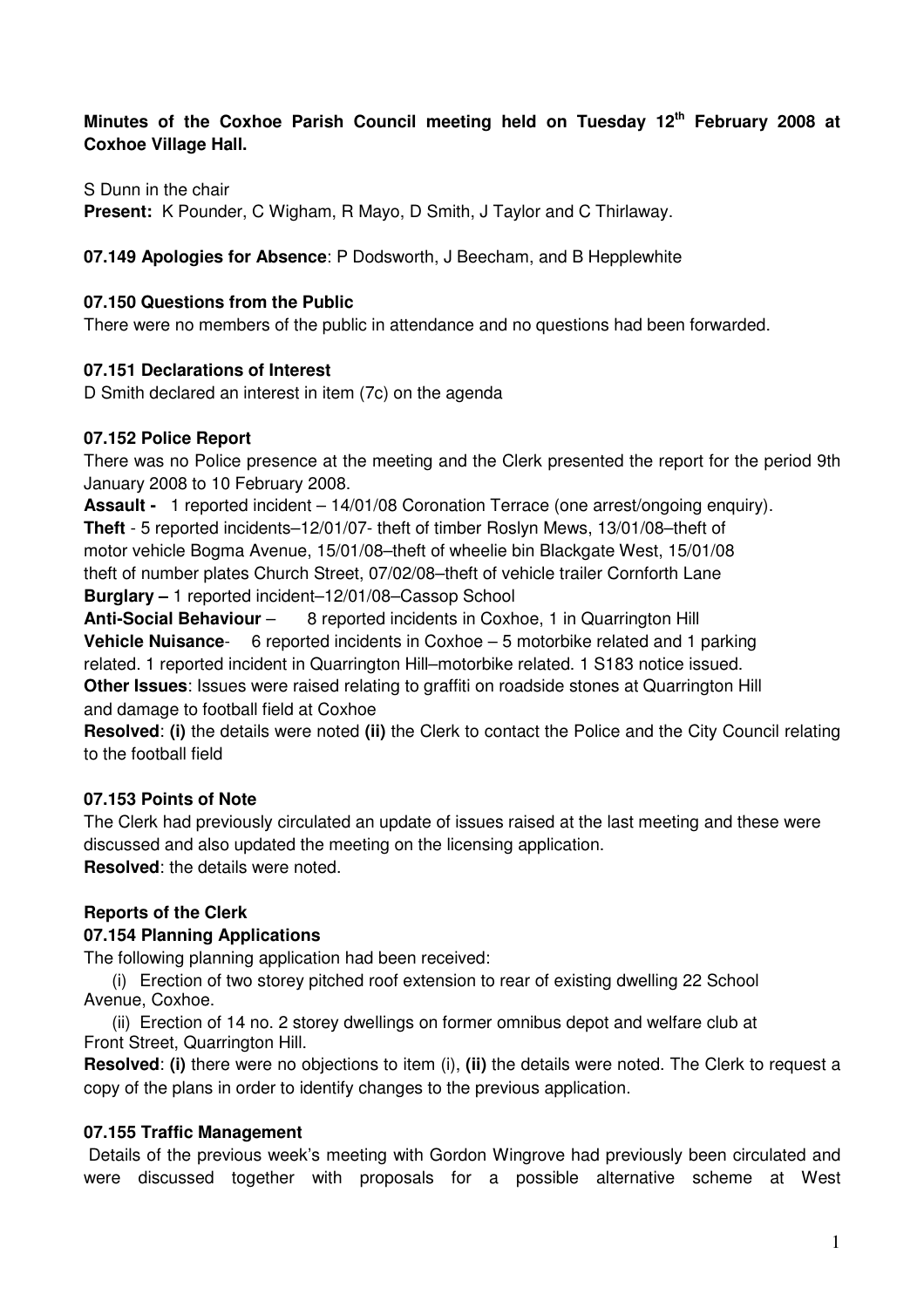Parade/Coronation Terrace. A recommendation was made to purchase 2 speed activated signs, with 2 posts at Quarrington Hill and utilising the existing one at Coxhoe.

**Resolved: (i)** to confirm preference for original West Parade/Coronation Terrace scheme but to accept alternative proposal **(ii)** agreed, on show of hands, to finance purchase of speed activated signs.

# **07.156 Standing Orders & Code of Conduct**

At the meeting in January 2008 amendments to standing orders were proposed and seconded. These were now discussed.

**Resolved:** the recommended changes to standing orders were agreed and adopted by the Council.

## **07.157 Donations**

The criteria for granting donations was discussed in detail

**Resolved:** the previous criteria be disbanded, and each application be considered on its own merits in future.

## **07.158 Training/Quality Council**

The Clerk provided details of a possible bursary for financial assistance for the Quality Council Scheme and an increase in the registration fee for CiCLA.

Resolved: **(i)** an application for bursary is made **(ii)** the Clerk to register for CiCLA now and the current fee of £70 be paid by the Council **(iii)** the next Councillors training session would be 4 March at 6:30pm

### **07.159 Parish Plan**

**(i)** Details of the response from NEDL on underground cabling was discussed

 **(ii)** Details of the response from Arriva on the request for Service 55 to go to the Gilesgate area were discussed.

(iii) Full details of the joint meeting on Coxhoe regeneration had been previously circulated and were discussed at length with the relevant plans. Some concerns expressed relating to village green issues.

(iv) Details of proposed designs for village signs at Coxhoe had been previously circulated and were discussed at length.

(v) The Clerk had previously circulated a draft proposal of items to be included in the next newsletter. The Annual Parish Meeting to be advertised in newsletter

(vi) The Clerk updated the meeting on proposals for a constitution for Coxhoe Allotment Association

**Resolved**: **(i)** The Clerk to contact County Councillor Morgan for assistance **(ii)** the Clerk to contact retailers at Gilesgate/Belmont retail parks to illicit support for the bus service **(iii)** to express level of concern over some aspects of development. Parish Councillors to attend the open day presentations on 14/15 March **(iv)** the designs for the signs were agreed. The Clerk was to make necessary enquiries with relevant agencies. Funding for a planning application and if necessary for erection of signs was agreed. **(v)** the newsletter items were agreed. The Annual Parish Meeting to be held on Tuesday 6 May at 6:30pm **(vi)** the progress on the Allotment Association was noted.

## **07.160 Budget Update**

Details of the latest budget position were provided verbally. **Resolved:** the details were noted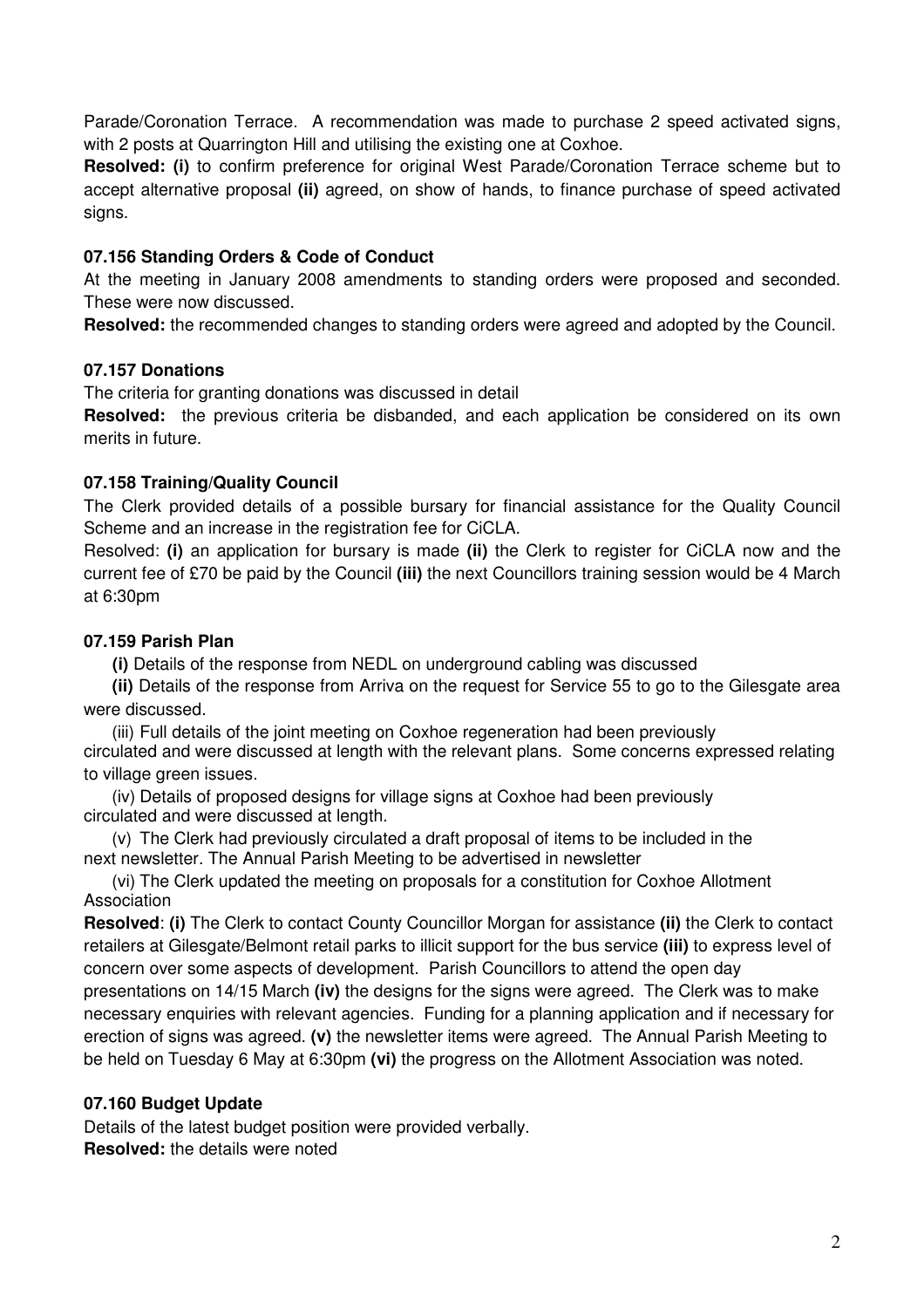## **Correspondence**

#### **07.161 Local Government Review Update**

The Clerk provided the latest information from the County Association on the issue. **Resolved**: the details were noted.

#### **07.162 Possible Devolved Services**

The Clerk provided the latest information from the County Association on the issue. **Resolved**: the details were noted.

#### **07.163 Awards for Local Councils**

The Clerk provided information from the County Association on the awards. **Resolved**: the details were noted.

#### **07.164 Post Office Closure Consultation Process**

The Clerk provided the latest information from the County Association on the issue. **Resolved**: the details were noted.

#### **07.165 Freedom of Information Act Model Publications Scheme**

The Clerk had circulated a copy of the draft proposals for introduction from June 2008. **Resolved**: the details were noted.

#### **07.166 External Auditor**

Notification had been received that the Audit Commission proposed to appoint BDO Stoy Hayward LLP as external auditors for a further 5 years. Standard fees would be £285 **Resolved:** the proposal was noted and accepted

#### **07.167 Employment Bill**

The Clerk provided the latest information from the County Association on the issue. **Resolved**: the details were noted.

## **07.168 Local Petitions and Calls for Action**

The Clerk provided the latest information from the County Association on the government consultation on the issue.

**Resolved**: the details were noted.

#### **07.169 Quarrington Hill Facilities**

A letter from MP Roberta Blackman-Woods on the issue was detailed. **Resolved:** the details, including possible funding streams, were noted.

#### **07.170 County Durham Economic Partnership**

Details of consultation on the economic strategy had been circulated for discussion. **Resolved**: the details were noted.

#### **07.171 Coxhoe Village Improvements**

A letter of thanks had been received from Mr & Mrs Eason concerning improved pathways in Coxhoe

**Resolved**: the details were noted with thanks and the Clerk to reply to the letter.